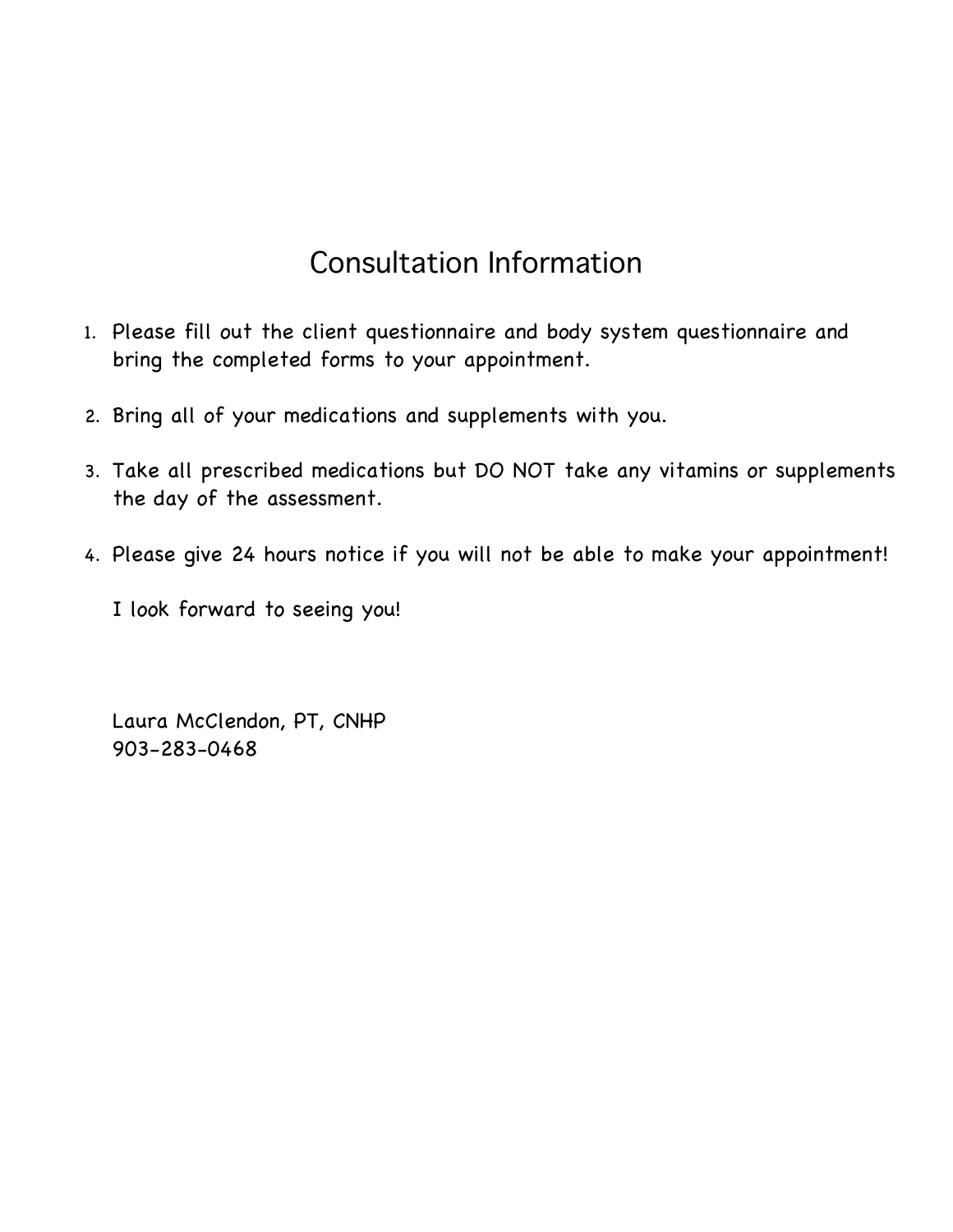### **Client Consultation Questionnaire**

| <b>I.</b> Personal Information                                                                                                                                                                                                        |                                                                                                     |                                                  |                  |                                       |                         |  |  |  |
|---------------------------------------------------------------------------------------------------------------------------------------------------------------------------------------------------------------------------------------|-----------------------------------------------------------------------------------------------------|--------------------------------------------------|------------------|---------------------------------------|-------------------------|--|--|--|
|                                                                                                                                                                                                                                       |                                                                                                     |                                                  |                  |                                       |                         |  |  |  |
| DATE OF BIRTH _____________________AGE __________ SEX ________ PERSON WHO REFERRED ___________________________                                                                                                                        |                                                                                                     |                                                  |                  |                                       |                         |  |  |  |
|                                                                                                                                                                                                                                       |                                                                                                     |                                                  |                  |                                       |                         |  |  |  |
| $CITY$ $ZIP\ CODE$ $ZIP\ CODE$                                                                                                                                                                                                        |                                                                                                     |                                                  |                  |                                       |                         |  |  |  |
|                                                                                                                                                                                                                                       |                                                                                                     |                                                  |                  |                                       |                         |  |  |  |
| CELL/FAX E-MAIL E-MAIL                                                                                                                                                                                                                |                                                                                                     |                                                  |                  |                                       |                         |  |  |  |
|                                                                                                                                                                                                                                       | HEIGHT ________WEIGHT __________ OCCUPATION ____________________________BLOOD TYPE_________________ |                                                  |                  |                                       |                         |  |  |  |
| <b>II. Diet, Nutrition and General Health Practices</b><br>A. How many meals each day do you eat? How many bowel movements each day do you have?<br>B. Food or medication you are allergic to.                                        |                                                                                                     |                                                  |                  |                                       |                         |  |  |  |
|                                                                                                                                                                                                                                       |                                                                                                     |                                                  |                  |                                       |                         |  |  |  |
| D. How often do you exercise? How long? What do you do for exercise? Next extends the system of the system of the system of the system of the system of the system of the system of the system of the system of the system of         |                                                                                                     |                                                  |                  |                                       |                         |  |  |  |
| E. What is your energy level like?<br><u>E.</u> What is your energy level like?                                                                                                                                                       |                                                                                                     |                                                  |                  |                                       |                         |  |  |  |
|                                                                                                                                                                                                                                       |                                                                                                     |                                                  |                  |                                       |                         |  |  |  |
|                                                                                                                                                                                                                                       |                                                                                                     |                                                  |                  |                                       |                         |  |  |  |
|                                                                                                                                                                                                                                       |                                                                                                     |                                                  |                  |                                       |                         |  |  |  |
| I. How often do you consume the following $(1 = \text{daily}, 2 = 3 \times \text{weekly}, 3 = \text{weekly}, 4 = 1-2 \times \text{month}, 5 = \text{never})$                                                                          |                                                                                                     |                                                  |                  |                                       |                         |  |  |  |
| White flour<br>Refined sugar 12345<br>Dairy Products 12345<br>Pork<br>Caffeine drinks 12345                                                                                                                                           | 12345<br>1 2 3 4 5<br>Fresh fruits 12345                                                            | Table Salt<br>Vegetables 12345<br>Fried foods    | 12345<br>12345   | Red meat<br>Green salads<br>Shellfish | 12345<br>12345<br>12345 |  |  |  |
| <b>III.</b> Medical Information                                                                                                                                                                                                       |                                                                                                     |                                                  |                  |                                       |                         |  |  |  |
|                                                                                                                                                                                                                                       |                                                                                                     |                                                  |                  |                                       |                         |  |  |  |
|                                                                                                                                                                                                                                       |                                                                                                     |                                                  |                  |                                       |                         |  |  |  |
| C. Are you using chemical birth control?                                                                                                                                                                                              |                                                                                                     | Are you pregnant? If yes, how far along are you? |                  |                                       |                         |  |  |  |
| D. What are your current health concerns?<br><u>Letter and the concernstructure</u> of the set of the set of the set of the set of the set of the set of the set of the set of the set of the set of the set of the set of the set of |                                                                                                     |                                                  |                  |                                       |                         |  |  |  |
|                                                                                                                                                                                                                                       |                                                                                                     |                                                  |                  |                                       |                         |  |  |  |
| <b>Specific Symptoms</b>                                                                                                                                                                                                              |                                                                                                     |                                                  |                  |                                       |                         |  |  |  |
| A. Have you been diagnosed by a licensed physician with any of the following? Check all that apply.                                                                                                                                   |                                                                                                     |                                                  |                  |                                       |                         |  |  |  |
| <b>AIDS</b><br>$\Box$<br>Arthritis                                                                                                                                                                                                    | Diabetes<br>$\Box$<br>Fibromyalgia                                                                  |                                                  | $\Box$<br>Lupus  | Low Thyroid                           |                         |  |  |  |
| ❏<br>Asthma                                                                                                                                                                                                                           | $\Box$<br>Hepatitis<br>$\Box$                                                                       |                                                  | $\Box$<br>$\Box$ | Osteoporosis                          |                         |  |  |  |
| ❏<br>Cancer                                                                                                                                                                                                                           | $\Box$                                                                                              | <b>High Blood Pressure</b>                       | $\Box$           | Multiple Sclerosis                    |                         |  |  |  |
| ❏<br>Colitis<br>□                                                                                                                                                                                                                     | $\Box$                                                                                              | Irritable Bowel Syndrome                         | Ulcers<br>$\Box$ |                                       |                         |  |  |  |

- <sup>q</sup> Irritable Bowel Syndrome <sup>q</sup> Ulcers
-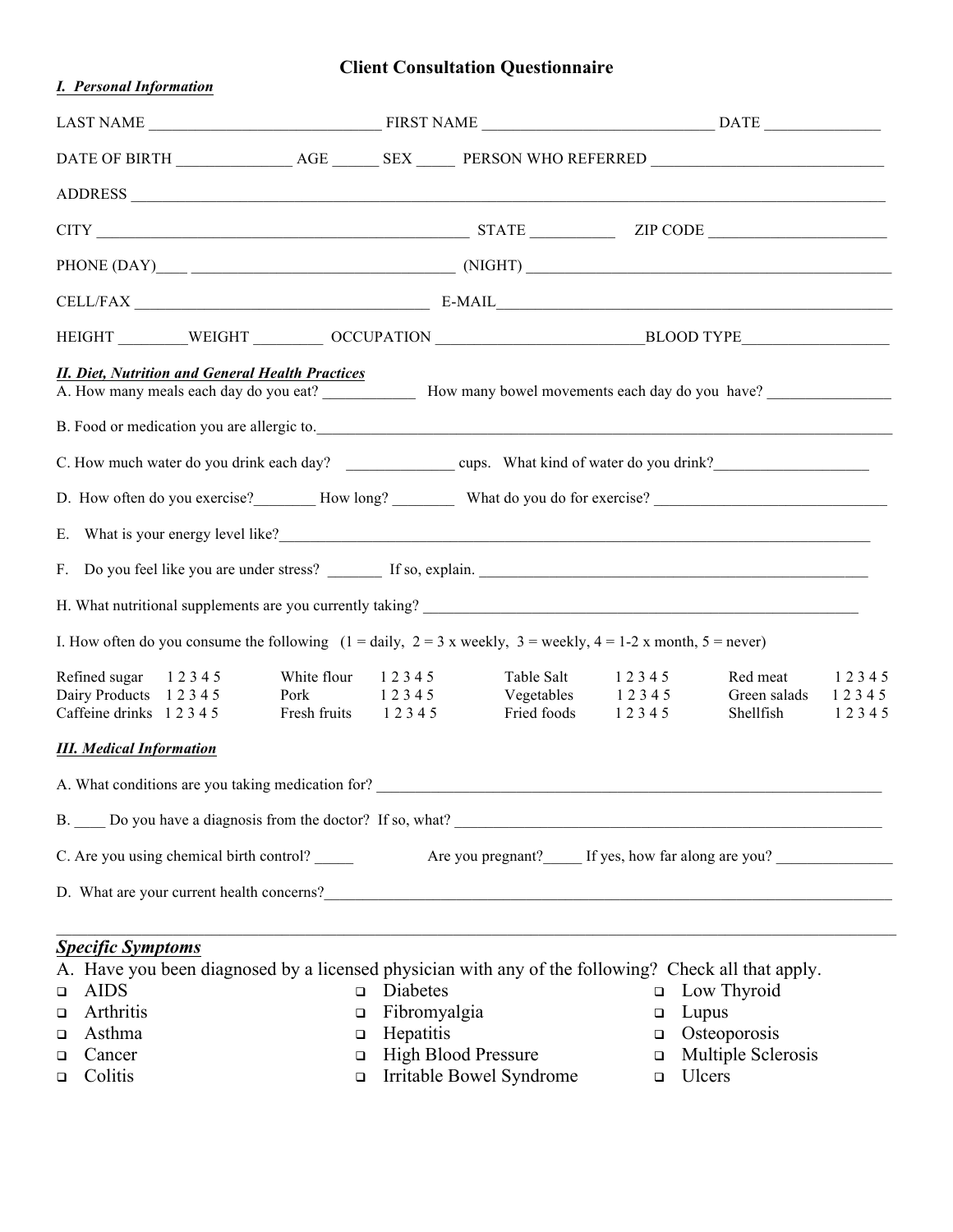#### B. **Do you suffer from any of the following? Check all that apply.**

- <sup>q</sup> Abdominal pain
- <sup>q</sup> Absent-mindedness <sup>q</sup> Acid Indigestion or heartburn
- <sup>q</sup> Alcoholism
- □ Allergies, foods
- □ Allergies, respiratory
- <sup>q</sup> Anemia
- **q** Anger, excessive
- <sup>q</sup> Anxiety, nervousness
- $\Box$  Back pain
- <sup>q</sup> Bad breath or body odor
- **q** Bladder infections
- $\Box$  Brittle fingernails
- $\Box$  Burning or painful urination
- $\Box$  Chest pain
- □ Cold hands and feet
- □ Cold sores
- □ Congested air passages
- $\Box$  Constipation or dry stools
- $Q$  Coughing, chronic
- <sup>q</sup> Cravings fats or fried foods
- <sup>q</sup> Cravings for sugar
- <sup>q</sup> Dark circles under eyes
- **p** Depression
- Diarrhea
- <sup>q</sup> Difficult urination
- $\Box$  Difficulty getting to sleep
- $\Box$  Dizziness or lightheadedness
- $\Box$  Dry skin or eyes
- **q** Eczema
- **q** Erection difficulty
- <sup>q</sup> Excess mucus production

**Circle your answer. 0 1 2 3 4 5 6 7 8 9 10**

Date Signature or Parent/ Guardian

- $\Box$  Excess weight
- <sup>q</sup> Family history of heart disease
- $\Box$  Fatigue in the afternoons
- **q** Fatigue, excessive
- $\Box$  Fatigue, in the morning
- **q** Fear, excessive
- $\Box$  Food allergies
- $\Box$  Food sits heavy on stomach
- **q** Frequent infections
- **q** Frequent thirst
- **q** Frequent urination
- <sup>q</sup> General weakness or chronic illness
- $\Box$  Hay fever
- <sup>q</sup> Headaches
- **q** Heart palpitations
- □ Heavy Periods
- **q** Hemorrhoids
- $\Box$  High blood pressures
- $\Box$  High cholesterol
- □ Hot flashes
- **q** Hypoglycemia
- □ Impotence (males only)
- Incontinence
- <sup>q</sup> Infertility
- $\Box$  Intestinal gas or bloating
- <sup>q</sup> Irritability
- $\Box$  Itching skin
- <sup>q</sup> Itchy nose or ears
- **q** Jaundice
- $\Box$  Joint pain or gout
- □ Leg cramps or pain
- □ Loose stool or diarrhea
- $\Box$  Loss of or poor appetite
- $\Box$  Loss of sexual desire
- □ Loss of smell
- <sup>q</sup> Loss of taste
- <sup>q</sup> Migraine headaches
- $\Box$  Mood swing
- <sup>q</sup> Muddled thinking, confusion or mental sluggishness
- **q** Muscle tension
- □ Panic attacks
- $\Box$  PMS (females only)
- $\Box$  Poor appetite
- p Prostrate problems
- puffiness under eyes
- <sup>q</sup> Rapid heart beat
- <sup>q</sup> Rashes
- <sup>q</sup> Restless dreams or nightmares
- $\Box$  Ringing in the ears
- $\Box$  Scant or excessive urination
- $\Box$  Sensation of lump in throat
- $\Box$  Sinusitis or sinus congestion
- $\Box$  Sinus headaches
- $\Box$  Skin problems(acne, rashes)
- $\Box$  Stiff or aching muscles
- <sup>q</sup> Stomachache
- $\Box$  Swollen lymph glands
- $\Box$  Teeth grinding
- <sup>q</sup> Underweight or unable to gain weight
- $\Box$  Urinating at night
- □ Varicose veins
- $\Box$  Waking up frequently
- □ Water retention or edema
- <sup>q</sup> Weak legs, knees or ankles
- $\Box$  Wheezing or shortness of breath
- <sup>q</sup> Wounds won't heal
- **q** Yeast infection

To establish and clarify my purpose in coming to Laura McClendon for a consultation, I want to clearly state that my interest is in learning more about natural health and finding a good path to follow concerning my nutritional needs. I understand that it is my personal decision to follow a nutritional and supplement program or not to follow it. I thoroughly understand that this analysis does not replace any additional professional counseling with any health care professional. This analysis and nutritional recommendation is an adjunctive analysis which can be coordinated with other treatments and is not intended to be in any way a diagnosis or conflict with any other recommendations or treatments by other practitioners who are licensed by state and federal laws, and also the decision to follow or reject this program is left to my own discretion. In addition, I fully and completely understand that Laura McClendon does not treat nor does she make any recommendation for the treatment of disease in any form or in any manner whatsoever, and I wish to assure you that I am in no way asking for such treatment. If I have a medical condition, it is my responsibility to seek out a qualified medical professional or physician. I clearly understand that this analysis and consultation is not meant to take the place of any other forms of analysis, counseling or diagnosis by a physician or health care professional. I understand that Laura McClendon deals with assessments and suggestions that are from a naturopathic point of view and not a medical point of view. I understand that Laura McClendon is not a medical doctor and that she does not diagnose, treat or prescribe for medical conditions.

**I am willing make lifestyle choices that support my optimal health. On a scale of 0 to 10, 0=not willing, 10=fully committed to make changes.**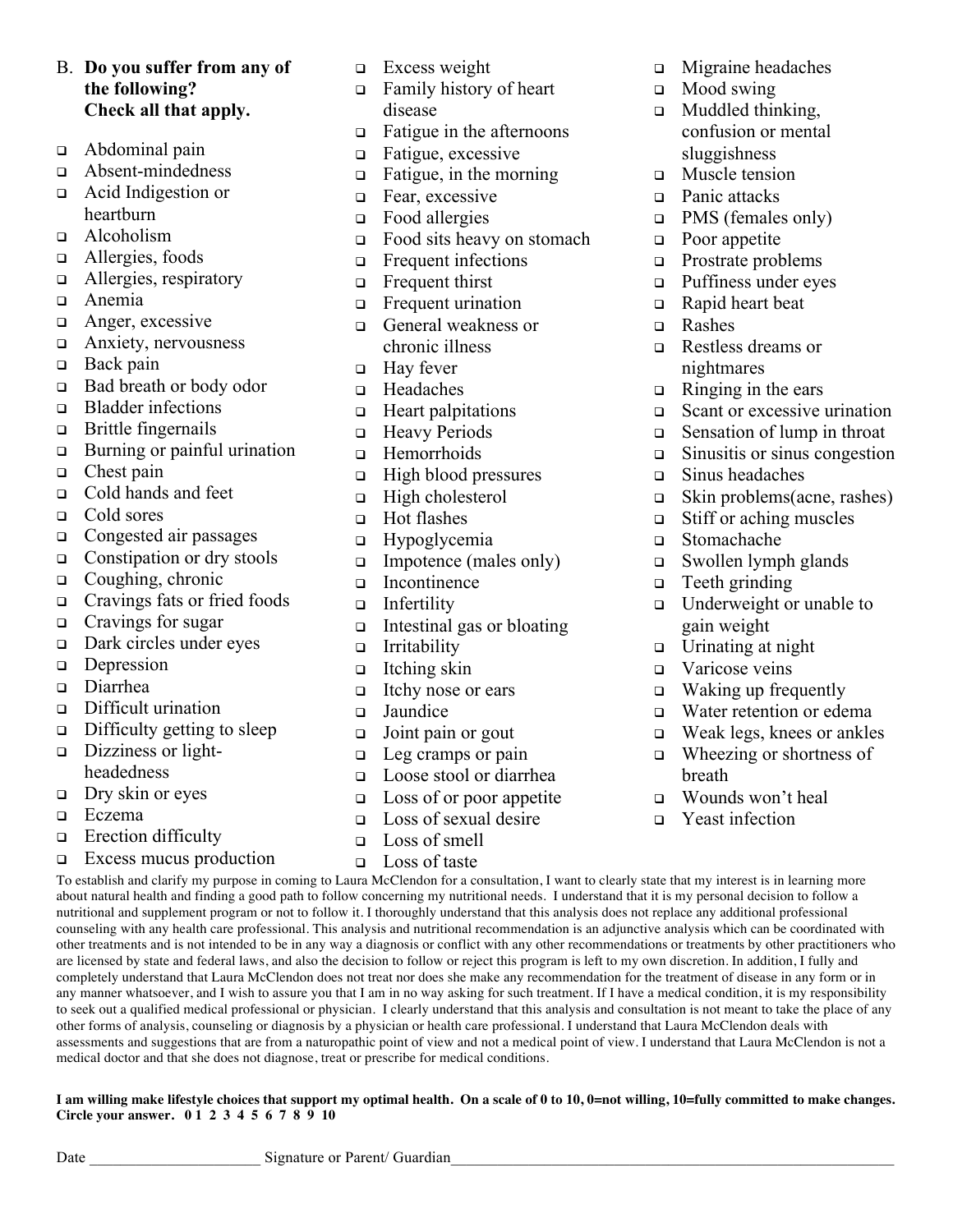## **Body System's Questionnaire**

#### **Client Name Date**

**Directions:** If you have problems with any of the symptoms listed on the left hand side of the table, then circle all the numbers on the row to the right of that symptom. When you have finished reviewing the list of symptoms, total all the numbers you have circled in each column. There are spaces provided at the bottom of each page to total the columns on that page and a space on page two for the Grand Totals. The higher the number, the more likely it is that the body system associated with that column needs nutritional support.

| Abdominal Pain or Discomfort            | $\mathbf{1}$   | 1            |                |                |                |                |                |                |                |                |                |
|-----------------------------------------|----------------|--------------|----------------|----------------|----------------|----------------|----------------|----------------|----------------|----------------|----------------|
| Absent-mindedness or forgetfulness      |                |              |                |                |                | $\overline{2}$ | $\overline{2}$ | 1              |                |                |                |
| Acid indigestion or heartburn           | $\overline{c}$ |              |                |                |                |                |                |                |                |                |                |
| Anxiety, nervousness or tension         | $\mathbf{1}$   |              |                |                |                |                | $\overline{2}$ | 1              |                |                |                |
| Asthma                                  | 1              | $\mathbf{1}$ |                | $\overline{c}$ |                |                |                |                |                |                |                |
| Bad breath or body odor                 |                |              | 1              |                | 1              |                |                |                |                |                |                |
| Brittle fingernails                     |                |              |                |                |                |                |                |                | $\overline{c}$ |                |                |
| Burning or painful urination            |                |              |                |                | $\overline{2}$ |                |                |                |                |                |                |
| Cold hands and feet                     |                |              |                |                |                | $\mathbf{1}$   |                | 1              |                |                |                |
| Colitis or other bowel irritations      |                | 1            | $\overline{2}$ |                |                |                |                |                |                |                |                |
| Congested air passages                  |                |              | $\mathbf{1}$   | $\overline{2}$ |                |                |                |                |                |                |                |
| Constipation or dry stools              |                |              | $\overline{2}$ |                |                |                | 1              |                |                |                |                |
| Cravings for fat or high fat diet       |                | 1            |                |                |                | $\overline{c}$ |                |                |                |                |                |
| Cravings for sugar                      | $\mathbf{1}$   |              |                |                |                |                |                | $\overline{2}$ |                |                |                |
| Dark circles or puffiness under eyes    |                | 1            |                |                | 1              |                |                | $\mathbf{1}$   |                |                |                |
| Difficulty getting to sleep             |                | 1            |                |                |                |                | $\overline{2}$ | $\mathbf{1}$   |                |                |                |
| Dizziness or light headedness.          |                |              |                |                |                | $\mathbf{1}$   |                | $\mathbf{1}$   |                |                |                |
| Dry Skin                                |                |              |                |                |                |                |                | 1              | 1              |                |                |
| Excess mucus production                 |                |              | 1              | $\overline{2}$ |                |                |                |                |                |                |                |
| Family history of heart disease         |                |              |                |                |                | $\overline{2}$ |                |                |                |                |                |
| Fatigue in the afternoons               |                |              |                |                |                |                |                | $\mathbf{1}$   |                |                |                |
| Fatigue or low energy levels            |                | 1            | 1              |                |                | $\mathbf{1}$   | 1              | 1              |                | $\overline{c}$ |                |
| Food allergies                          | 1              | 1            |                |                |                |                |                |                |                | $\overline{2}$ |                |
| Food sits heavy on stomach after eating | $\overline{2}$ |              |                |                |                |                |                |                |                |                |                |
| Frequent backache                       |                |              |                |                | $\overline{2}$ |                |                |                | $\overline{2}$ |                |                |
| Frequent cough                          |                |              |                | $\overline{c}$ |                |                |                |                |                | 1              |                |
| Frequent infections                     |                |              |                | $\mathbf{1}$   |                |                |                |                |                | $\overline{2}$ |                |
| Frequent urinary tract infections       |                |              |                |                | $\overline{2}$ |                |                |                |                |                |                |
| General weakness or chronic illness     | $\overline{2}$ |              |                |                |                |                |                |                |                | $\overline{c}$ | 1              |
| Hayfever                                |                |              |                | $\overline{c}$ |                |                |                |                |                | $\overline{c}$ |                |
| Heart problems                          |                |              |                |                |                | $\overline{2}$ |                |                |                |                |                |
| High blood pressure                     |                |              |                |                | $\mathbf{1}$   | $\overline{2}$ | $\overline{2}$ |                |                |                |                |
| High cholesterol                        |                | $\mathbf{1}$ |                |                |                | $\overline{2}$ |                |                |                |                |                |
| Impotency (males only)                  |                |              |                |                |                |                |                |                |                |                | $\overline{2}$ |
| TOTALS FOR SIDE ONE                     |                |              |                |                |                |                |                |                |                |                |                |